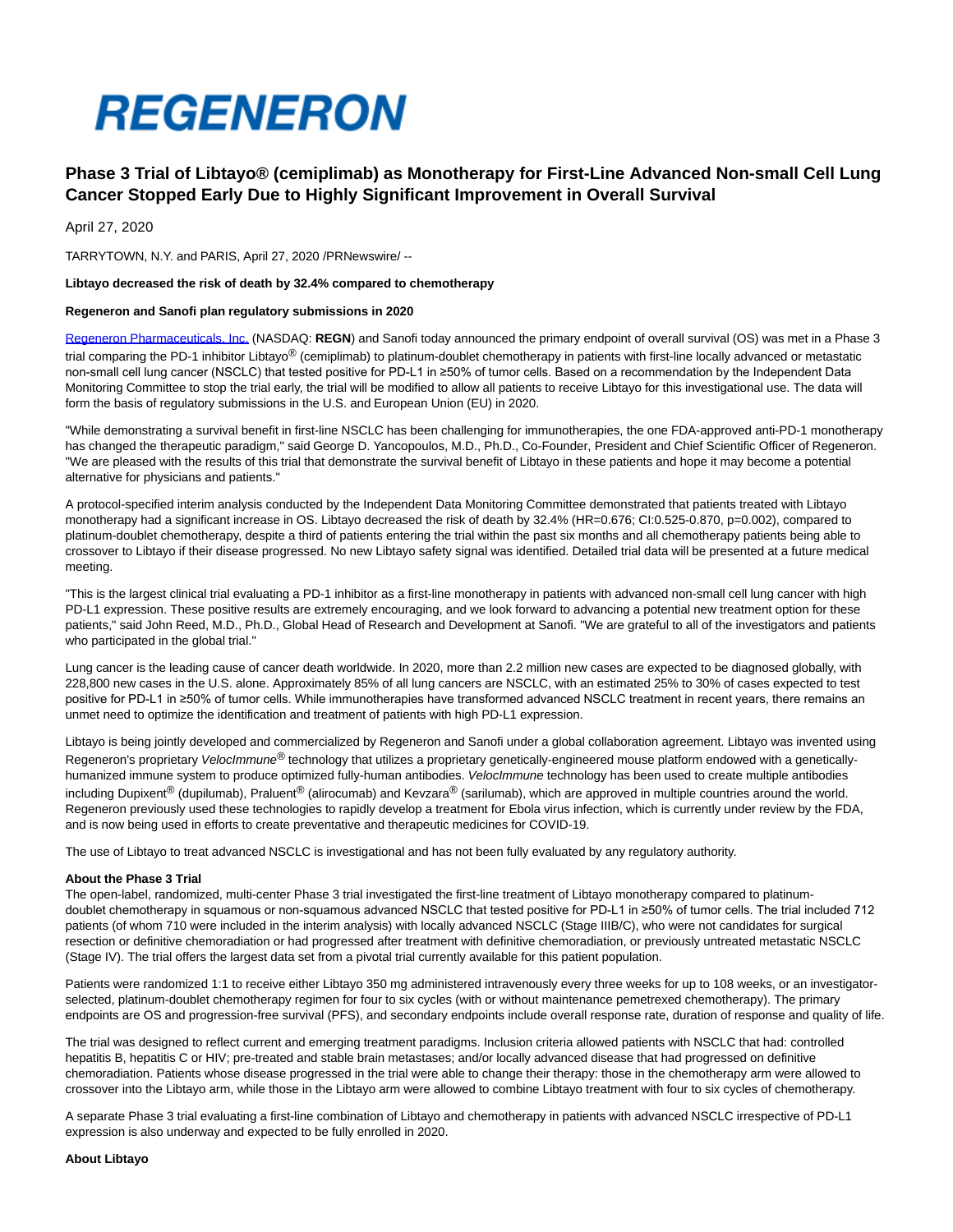Libtayo is a fully-human monoclonal antibody targeting the immune checkpoint receptor PD-1 on T-cells. By binding to PD-1, Libtayo has been shown to block cancer cells from using the PD-1 pathway to suppress T-cell activation.

Libtayo is approved in the U.S., EU, and other countries for adults with metastatic cutaneous squamous cell carcinoma (CSCC) or locally advanced CSCC who are not candidates for curative surgery or curative radiation. In the U.S., the generic name for Libtayo in its approved indication is cemiplimab-rwlc, with rwlc as the suffix designated in accordance with Nonproprietary Naming of Biological Products Guidance for Industry issued by the U.S. Food and Drug Administration.

The extensive clinical program for Libtayo is focused on difficult-to-treat cancers. In skin cancer, this includes a potentially registrational Phase 2 trial in basal cell carcinoma and additional trials in adjuvant and neoadjuvant CSCC. Libtayo is also being investigated in a potentially registrational Phase 3 trial in cervical cancer, as well as in trials combining Libtayo with novel therapeutic approaches for both solid tumors and blood cancers. These potential uses are investigational, and their safety and efficacy have not been evaluated by any regulatory authority.

# **IMPORTANT SAFETY INFORMATION AND INDICATION FOR U.S. PATIENTS**

# **What is Libtayo?**

Libtayo is a prescription medicine used to treat people with a type of skin cancer called cutaneous squamous cell carcinoma (CSCC) that has spread or cannot be cured by surgery or radiation.

It is not known if Libtayo is safe and effective in children.

# **What is the most important information I should know about Libtayo?**

Libtayo is a medicine that may treat a type of skin cancer by working with your immune system. Libtayo can cause your immune system to attack normal organs and tissues in any area of your body and can affect the way they work. These problems can sometimes become severe or life-threatening and can lead to death. These problems may happen anytime during treatment or even after your treatment has ended.

#### **Call or see your healthcare provider right away if you develop any symptoms of the following problems or these symptoms get worse:**

- **Lung problems (pneumonitis).** Signs and symptoms of pneumonitis may include new or worsening cough, shortness of breath, and chest pain.
- **Intestinal problems (colitis) that can lead to tears or holes in your intestine.** Signs and symptoms of colitis may include diarrhea (loose stools) or more frequent bowel movements than usual; stools that are black, tarry, sticky or that have blood or mucus; and severe stomach-area (abdomen) pain or tenderness.
- **Liver problems (hepatitis).** Signs and symptoms of hepatitis may include yellowing of your skin or the whites of your eyes, severe nausea or vomiting, pain on the right side of your stomach area (abdomen), drowsiness, dark urine (tea colored), bleeding or bruising more easily than normal, and feeling less hungry than usual.
- **Hormone gland problems** (especially the adrenal glands, pituitary, thyroid and pancreas). Signs and symptoms that your hormone glands are not working properly may include headaches that will not go away or unusual headaches, rapid heartbeat, increased sweating, extreme tiredness, weight gain or weight loss, dizziness or fainting, feeling more hungry or thirsty than usual, hair loss, feeling cold, constipation, deeper voice, very low blood pressure, urinating more often than usual, nausea or vomiting, stomach-area (abdomen) pain, and changes in mood or behavior, such as decreased sex drive, irritability, or forgetfulness.
- **Kidney problems,** including nephritis and kidney failure. Signs of these problems may include decrease in your amount of urine, blood in your urine, swelling in your ankles, and loss of appetite.
- **Skin problems.** Signs of these problems may include rash, itching, skin blistering, and painful sores or ulcers in the mouth, nose, throat, or genital area.
- **Problems in other organs.** Signs of these problems may include headache, tiredness or weakness, sleepiness, changes in heartbeat (such as beating fast, seeming to skip a beat, or a pounding sensation), confusion, fever, muscle weakness, balance problems, nausea, vomiting, stiff neck, memory problems, seizures (encephalitis), swollen lymph nodes, rash or tender lumps on skin, cough, shortness of breath, vision changes, or eye pain (sarcoidosis), seeing or hearing things that are not there (hallucinations), severe muscle weakness, low red blood cells (anemia), bruises on the skin or bleeding, and changes in eyesight.
- **Rejection of a transplanted organ.** Your doctor should tell you what signs and symptoms you should report and monitor you, depending on the type of organ transplant that you have had.
- **Infusion (IV) reactions that can sometimes be severe and life-threatening.** Signs of these problems may include chills or shaking, itching or rash, flushing, shortness of breath or wheezing, dizziness, fever, feeling of passing out, back or neck pain, and facial swelling.

#### **Getting medical treatment right away may help keep these problems from becoming more serious.**

Your healthcare provider will check you for these problems during your treatment with Libtayo. Your healthcare provider may treat you with corticosteroid or hormone replacement medicines. Your healthcare provider may delay or completely stop treatment if you have severe side effects.

# **Before you receive Libtayo, tell your healthcare provider about all your medical conditions, including if you:**

- have immune system problems such as Crohn's disease, ulcerative colitis, or lupus;
- have had an organ transplant;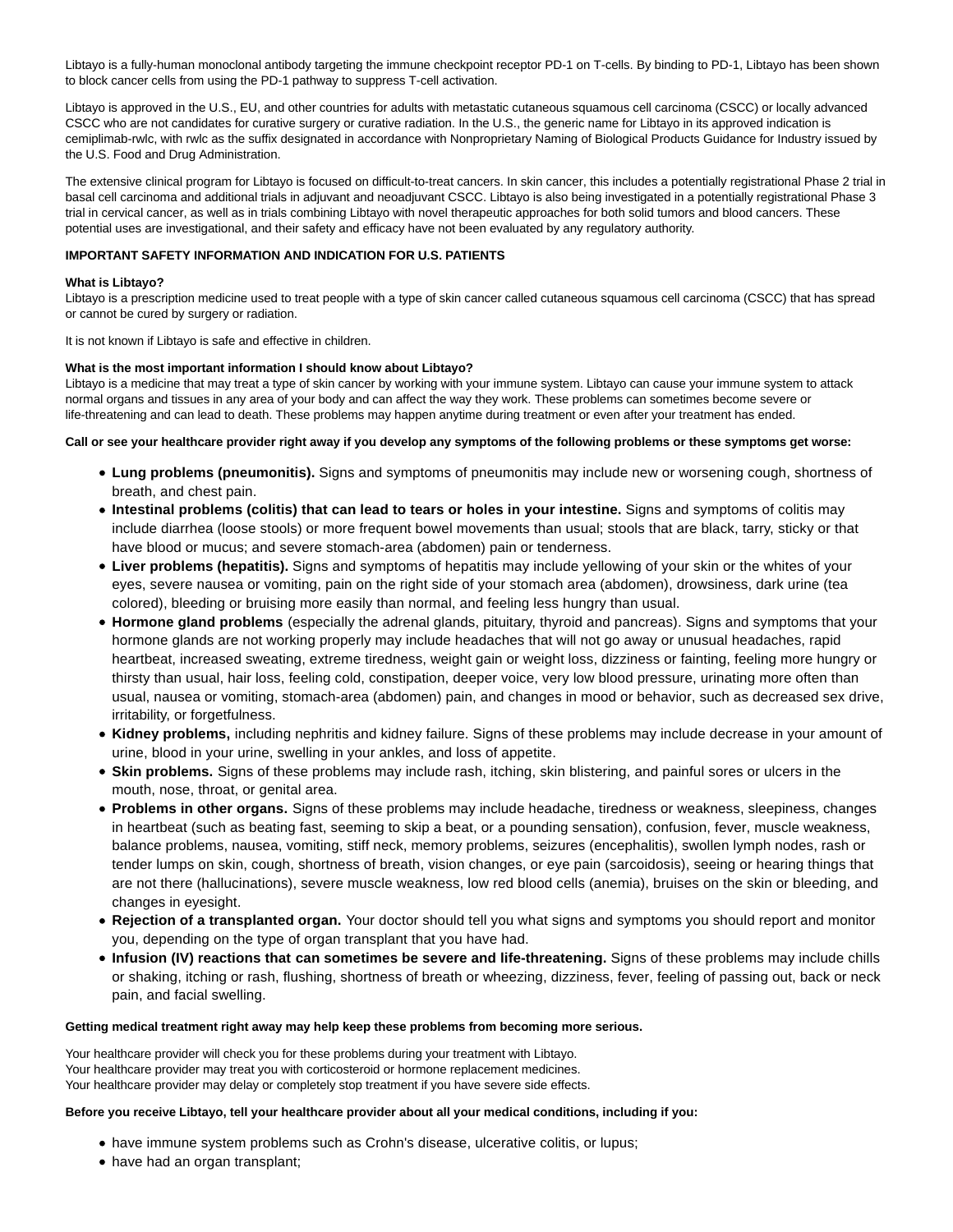- have lung or breathing problems;
- have liver or kidney problems;
- have diabetes;
- are pregnant or plan to become pregnant; Libtayo can harm your unborn baby.

# **Females who are able to become pregnant:**

- Your healthcare provider will give you a pregnancy test before you start treatment.
- You should use an effective method of birth control during your treatment and for at least 4 months after your last dose of Libtayo. Talk with your healthcare provider about birth control methods that you can use during this time.
- Tell your healthcare provider right away if you become pregnant or think you may be pregnant during treatment with Libtayo.
- are breastfeeding or plan to breastfeed. It is not known if Libtayo passes into your breast milk. Do not breastfeed during treatment and for at least 4 months after the last dose of Libtayo.

**Tell your healthcare provider about all the medicines you take,** including prescription and over-the-counter medicines, vitamins, and herbal supplements.

The most common side effects of Libtayo include tiredness, rash, and diarrhea. These are not all the possible side effects of Libtayo. Call your doctor for medical advice about side effects. You may report side effects to FDA at 1-800-FDA-1088. You may also report side effects to Regeneron Pharmaceuticals and Sanofi at 1-877-542-8296.

# **For more information, please see [full Prescribing Information,](https://c212.net/c/link/?t=0&l=en&o=2786915-1&h=1509622678&u=https%3A%2F%2Fwww.regeneron.com%2Fsites%2Fdefault%2Ffiles%2FLibtayo_FPI.pdf&a=full+Prescribing+Information) including Medication Guide.**

#### **About Regeneron Pharmaceuticals, Inc.**

Regeneron (NASDAQ: REGN) is a leading biotechnology company that invents life-transforming medicines for people with serious diseases. Founded and led for over 30 years by physician-scientists, our unique ability to repeatedly and consistently translate science into medicine has led to seven FDA-approved treatments and numerous product candidates in development, all of which were homegrown in our laboratories. Our medicines and pipeline are designed to help patients with eye diseases, allergic and inflammatory diseases, cancer, cardiovascular and metabolic diseases, pain, infectious diseases and rare diseases.

Regeneron is accelerating and improving the traditional drug development process through our proprietary VelociSuite® technologies, such as VelocImmune which uses unique genetically-humanized mice to produce optimized fully-human antibodies and bispecific antibodies, and through ambitious research initiatives such as the Regeneron Genetics Center, which is conducting one of the largest genetics sequencing efforts in the world.

For additional information about the company, please visi[t www.regeneron.com o](https://c212.net/c/link/?t=0&l=en&o=2786915-1&h=1246577762&u=http%3A%2F%2Fwww.regeneron.com%2F&a=www.regeneron.com)r follow @Regeneron on Twitter.

#### **About Sanofi**

Sanofi is dedicated to supporting people through their health challenges. We are a global biopharmaceutical company focused on human health. We prevent illness with vaccines, provide innovative treatments to fight pain and ease suffering. We stand by the few who suffer from rare diseases and the millions with long-term chronic conditions.

With more than 100,000 people in 100 countries, Sanofi is transforming scientific innovation into healthcare solutions around the globe.

#### Sanofi, Empowering Life

# **Regeneron Forward-Looking Statements and Use of Digital Media**

This press release includes forward-looking statements that involve risks and uncertainties relating to future events and the future performance of Regeneron Pharmaceuticals, Inc. ("Regeneron" or the "Company"), and actual events or results may differ materially from these forward-looking statements. Words such as "anticipate," "expect," "intend," "plan," "believe" "seek," "estimate," variations of such words, and similar expressions are intended to identify such forward-looking statements, although not all forward-looking statements contain these identifying words. These statements concern, and these risks and uncertainties include, among others, the impact of SARS-CoV-2 (the virus that has caused the COVID-19 pandemic) on Regeneron's business and its employees, collaborators, suppliers, and other third parties on which Regeneron relies, Regeneron's and its collaborators' ability to continue to conduct research and clinical programs (including those discussed in this press release), Regeneron's ability to manage its supply chain, net product sales of products marketed by Regeneron and/or its collaborators (collectively, "Regeneron's Products"), and the global economy; the nature, timing, and possible success and therapeutic applications of Regeneron's Products and Regeneron's product candidates and research and clinical programs now underway or planned, including without limitation Libtayo® (cemiplimab) as a monotherapy and combination therapy in patients with first-line locally advanced or metastatic non-small cell lung cancer ("NSCLC") and as a monotherapy or in combination with conventional treatments or other investigational agents (as applibcable) for the treatment of basal cell carcinoma, adjuvant and neoadjuvant cutaneous squamous cell carcinomas, cervical cancer, blood cancers, and other potential indications; the extent to which the results from the research and development programs conducted by Regeneron and/or its collaborators may be replicated in other studies and lead to therapeutic applications; the likelihood, timing, and scope of possible regulatory approval and commercial launch of Regeneron's product candidates and new indications for Regeneron's Products, including without limitation any possible regulatory approval of Libtayo (as a monotherapy or in combination with conventional treatments or other investigational agents, as applicable) for the treatment of NSCLC, basal cell carcinoma, adjuvant and neoadjuvant cutaneous squamous cell carcinomas, cervical cancer, blood cancers, and other potential indications; unforeseen safety issues resulting from the administration of Regeneron's Products and product candidates in patients, including serious complications or side effects in connection with the use of Regeneron's Products and product candidates (such as Libtayo) in clinical trials (including those referenced in this press release); determinations by regulatory and administrative governmental authorities which may delay or restrict Regeneron's ability to continue to develop or commercialize Regeneron's Products and product candidates; ongoing regulatory obligations and oversight impacting Regeneron's Products (such as Libtayo), research and clinical programs, and business, including those relating to patient privacy; uncertainty of market acceptance and commercial success of Regeneron's Products and product candidates and the impact of studies (whether conducted by Regeneron or others and whether mandated or voluntary) on the commercial success of Regeneron's Products and product candidates; the availability and extent of reimbursement of Regeneron's Products (such as Libtayo) from third-party payers, including private payer healthcare and insurance programs, health maintenance organizations, pharmacy benefit